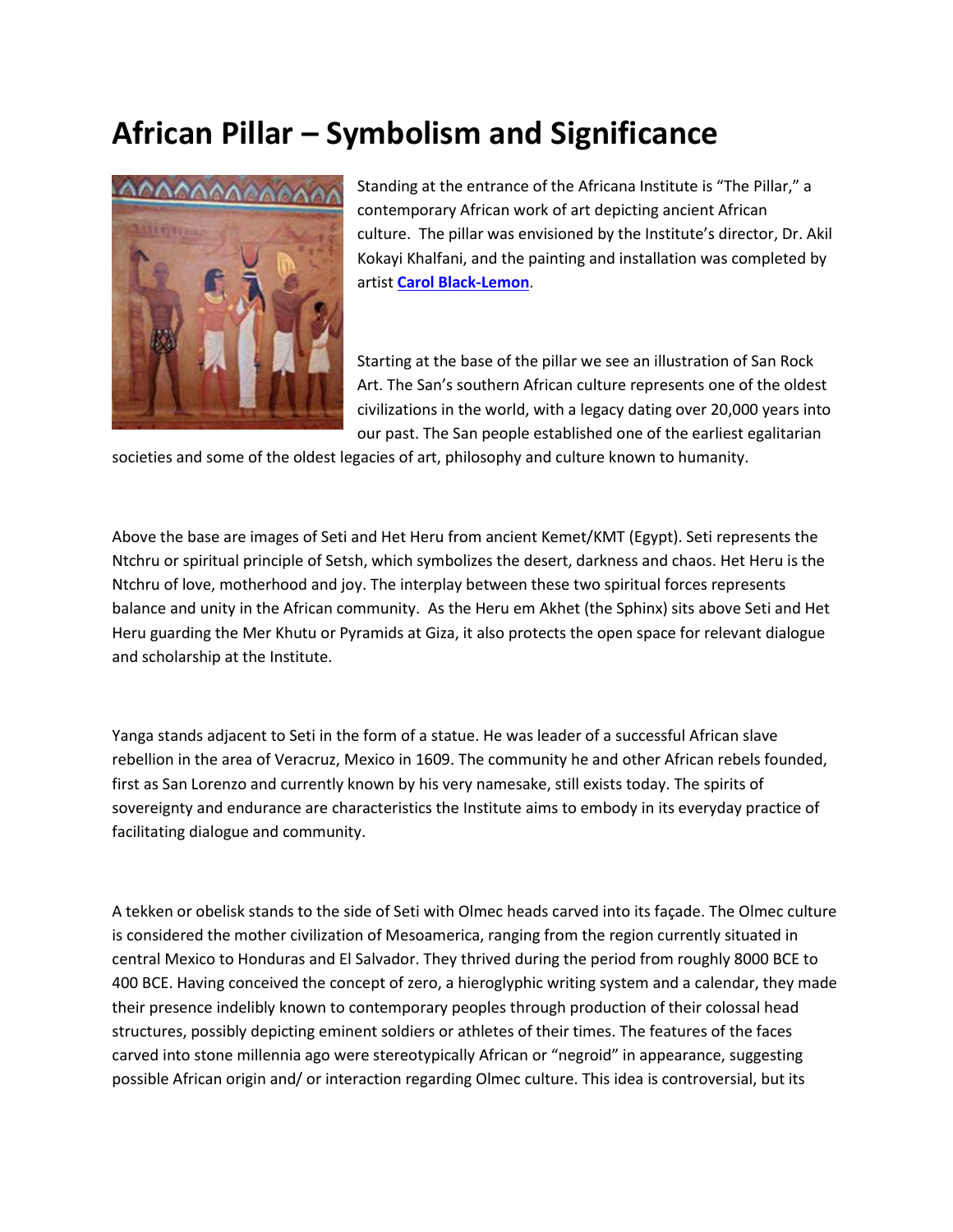inclusion on the pillar reflects the openness to critical thinking and world exploration of African presence across time and place.

Above and to the right of Het Heru are the Giza Mer Khutu. The Mer Khutu are among the oldest wonders of world civilization, for millennia were the tallest man-made structures on the planet, and are built to such astronomical precision that each of the four faces of the pyramidal structures match the four true cardinal directions – north, south, east and west with respect to the poles and the equator – with next to no measurable mathematical or geometric deviation. It is speculated that the arrangement of each Mer Khut (singular form of Mer Khutu) and the Heru em Akhet corresponds with the arrangement of the three middle stars of the Orion star constellation as seen from Earth.

The Giza Mer Khutu complex consists of three limestone pyramids, the largest of which houses the remains the Nswt Bety (supreme ruler of upper and lower Egypt) Khufu, as well as articles to accompany his journey to the next incarnation. This structure dates back to at least 2560 BCE, rendering it at least four and a half millennia old. The next largest Mer Khut houses the remains of Khufu's son the Nswt Bety known as Khafra, while the smallest one houses the remains of Khafra's son, the Nwst Bety known as Men-Kua-Ra. This dynasty left an indelible legacy of civilization and an incomparably prestigious material culture for all humanity to take inspiration from for eons, its practices and sciences still studied and embraced by Africans and people all over the world to this day. The Africana Institute, in its modest capacity at Essex County College, takes inspiration from such greatness to maintain a consistent and lasting practice of scholarship and excellence with which to inspire today's students and tomorrow's leaders.

Immediately to the right of Het Heru stands the Nswt Bety Seti I next to his son, the subsequent Nswt Bety Ramessu II. Seti I holds an incense holder in his hand while explaining to young Ramessu II the significance of his ancestors. Ramessu I (whose name means "Ra bore him") reigned briefly around the period of 1292-1290 BCE, while Seti I (who takes his name from the aforementioned Ntchru) reigned from his father's death in 1290 BCE to around 1279 or 1274 BCE. Remussu II reigned for the following sixty-six years (until 1213 BCE). All three men were progenitors of what some scholars deem the "19th dynasty" which lasted 110 years. Just as Seti I understood the significance of the ancestors and of continuing their legacy, the Africana Institute takes very seriously the contributions of African workers, families, scholars, creators and leaders past so that we can animate their impulse and influences within the innovations of the present. And because the multidisciplinary Africana Institute includes politics in its studies, investigating political manifestations both amenable and antithetical to democracy in Africa as well as the Americas, we look back across millennia to see what sorts of regimes and personalities arose to assert or organize power in Africa.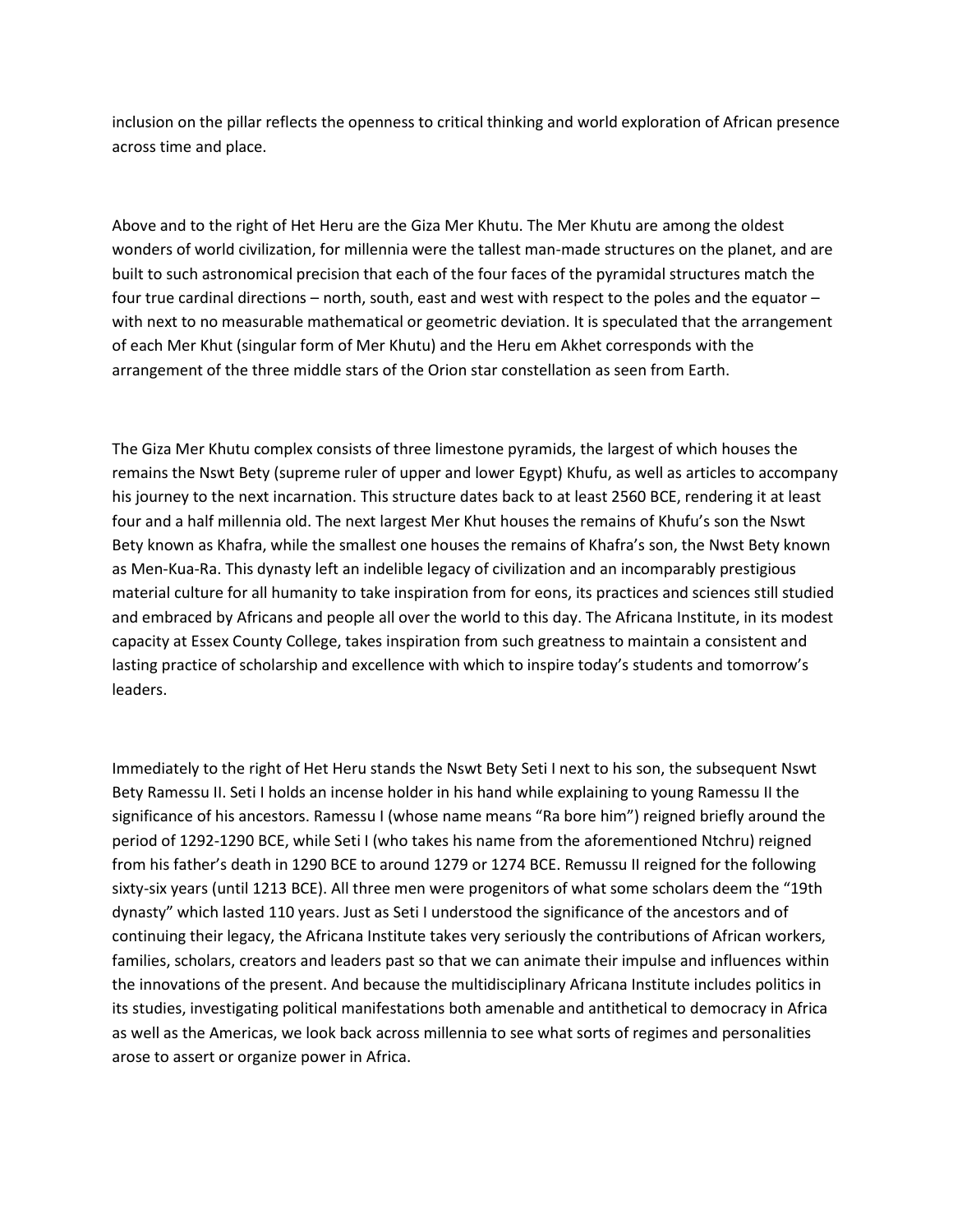To the left of the Giza Mer Khutu is the Temple of Hatshepsut Amen (circa 1479-1458 BCE). Hatshepsut Amen was the greatest and longest-reigning female Nswt Bety in the history of Kemet. When she was throned, she took the title Maatkare, meaning "truth in the soul of the Sun." The temple became a shrine of truth-seeking and enlightenment, which reflects the goals of the Institute.

Below and to the right of the Giza Mer Khutu are several symbols from two African cultures – the Kemetic and the Akan – whose direct lineage and connection with one another are current prompts for ground-breaking research. The Akan Adinkra symbols developed among the Gyaaman clans of the Brong region of Ghana and were once the exclusive right of royalty and spiritual leaders to bear. From the nineteenth century onwards, following a military conflict in which one of the Gyaaman kings was killed and his adinkra-stamped robe taken by the Asantehene (king of the Asantes) Nana Osei Bansu-Panyin, adinkra symbols were further developed and their usage democratized and spread further across Ghana, West Africa, and eventually the African diaspora. Adkinkra means "goodbye" in several of the Akan languages.

From the top,  $\oint$  is the symbol "Gye Nyame," meaning "except for God" and signifying the supremacy of the element in the universe that can create and maintain reality.  $\mathbb{I}$  is the symbol "Sankofa," also depicted with  $\Omega$ . It means "return and get it," signifying our imperative to gain knowledge of the past to have hindsight and insight with which to encounter and create the future.  $\ddot{\ddagger}$  is the symbol "Okodee" Mmowere" which means "the talons of the eagle." It signifies strength, bravery and power.  $\blacktriangleright$  is the symbol "Mmusuyidee" which means "that which removes bad luck." It signifies good fortune and sanctity.

Among the symbols from Kemet,  $\ddot{\bm{a}}$ , a scarab beetle, is the symbol for Khepera, the Ntchru of the Sun, manifestation and creativity.  $\mathcal{F}$  is the Ankh, a symbol of balance and unity between male and female, between the Ntchru Ausar and Auset, and between all opposing forces which together in harmony allow the universe to exist and recreate itself amidst perpetual change.  $\widehat{\mathcal{K}}$  is the Eye of Heru or the "Wedjet," symbolizing the Ntchru Heru, container of the sky, master of warfare and bringer of protection. is the symbol Ba, sometimes depicted as a perched eagle or falcon, which signifies the living essence of a human being, his or her personality, consciousness, or "soul." Finally, is the symbol "Iaret" which portrays a cobra and signifies sovereignty - of community, nation or self. All of these symbols inform the Institute's aspirations with regard to practice, execution and inclusion in seeking to study reality through African eyes and move bravely, purposefully and with harmony into a more prosperous future for African peoples.